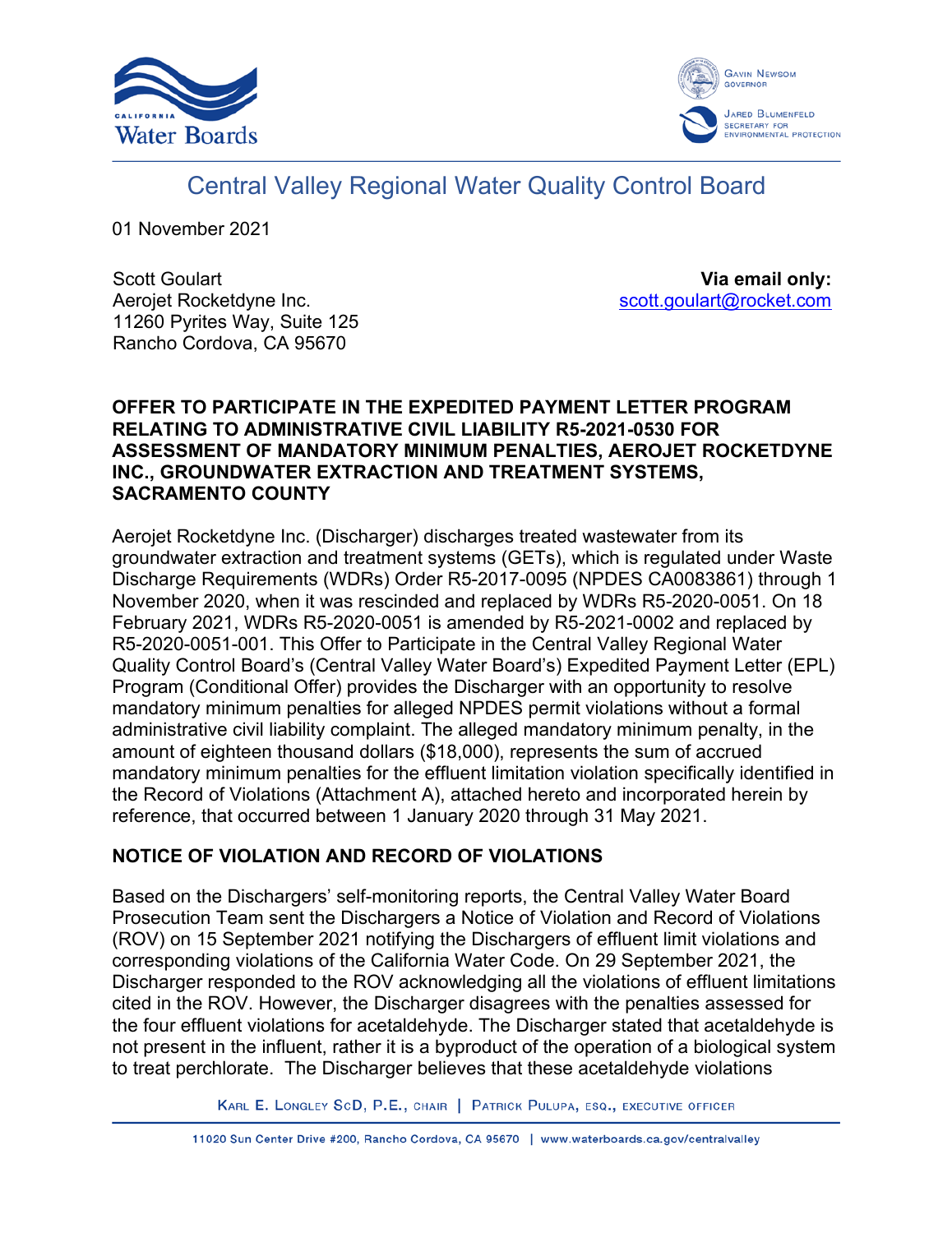plausibly due to biological treatment system upset and requested that these violations be considered as a result of a single operational upset. On 7 October 2021, the Board staff responded to the Discharger and stated that the U.S. EPA defines "single operational upset" as "an exceptional incident which causes simultaneous, unintentional, unknowing (not the result of a knowing act or omission), temporary noncompliance with more than one Clean Water Act effluent discharge pollutant parameter. Single operational upset does not include…noncompliance to the extent caused by improperly designed or inadequate treatment facilities. Therefore, Board staff continues to allege the violations. Following the Discharger's review of the ROV, the Central Valley Water Board Prosecution Team confirmed that the violations listed in the ROV are subject to mandatory minimum penalties. This Offer to Participate in the Central Valley Water Board's Expedited Payment Program addresses all effluent limitation violations that occurred between 1 January 2020 through 31 May 2021.

# **STATUTORY LIABILITY**

Water Code section 13385(h) and (i) require the assessment of a mandatory minimum penalty of \$3,000 for each specified serious and chronic effluent limit violation. Pursuant to Water Code section 13385.1(a), the failure to file a discharge monitoring report required pursuant to section 13383 for each complete period of thirty (30) days following the deadline for submitting the report also constitutes a serious violation subject to a mandatory minimum penalty under Water Code section 13385(h). The Discharger may also be subject to discretionary administrative civil liabilities pursuant to Water Code section 13385(c) of up to \$10,000 for each day in which the violation occurs, and \$10 for each gallon discharged but not cleaned up in excess of 1,000 gallons. These mandatory minimum penalties and discretionary administrative civil liabilities may be assessed by the Central Valley Water Board beginning with the date that the violations first occurred. The formal enforcement action that the Central Valley Water Board uses to assess such liability is an administrative civil liability complaint, although the Central Valley Water Board may instead refer such matters to the Attorney General's Office for prosecution. If referred to the Attorney General for prosecution, the Superior Court may assess up to \$25,000 for each day in which the violation occurs, and \$25 for each gallon discharged but not cleaned up in excess of 1,000 gallons.

# **SETTLEMENT OFFER**

The Discharger can avoid the issuance of a formal enforcement action and settle the alleged violations identified in Attachment A by participating in the EPL Program.

To promote resolution of these violations, the Central Valley Water Board Prosecution Team makes this Conditional Offer. The Central Valley Water Board's Prosecution Team proposes to resolve the violation without the issuance of a formal enforcement action through this Conditional Offer assessing **eighteen thousand dollars (\$18,000)** in mandatory minimum penalties. If the Discharger accepts this proposal, subject to the conditions below, the Central Valley Water Board Prosecution Team will accept that payment in settlement of any enforcement action that would otherwise arise out of the violations identified in Attachment A. Accordingly, the Central Valley Water Board Prosecution Team will forego issuance of a formal administrative civil liability complaint, will not refer the violations to the Attorney General, and will waive its right to seek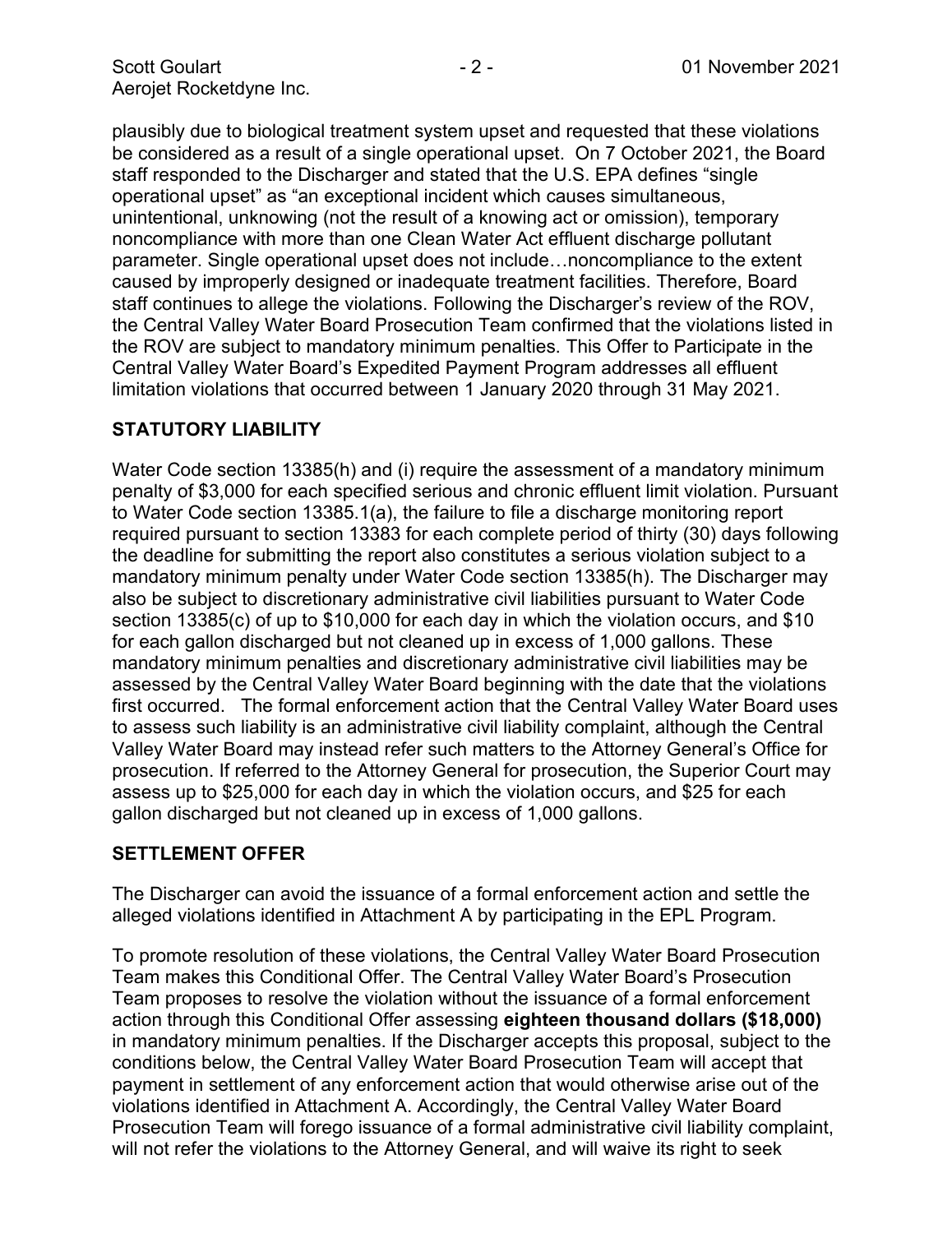additional discretionary civil liabilities for the violations identified in Attachment A. This Conditional Offer does not address or resolve liability for any violation that is not specifically identified in Attachment A, regardless of the date that the violation occurred.

If the Discharger accepts this Conditional Offer, please complete, and return the enclosed "Acceptance of Conditional Resolution and Waiver of Right to Hearing; (proposed) Order" (Acceptance and Waiver) on or before **01 December 2021**. The Acceptance and Waiver constitutes a settlement of the violations specifically identified in Attachment A.

## **CONDITIONS FOR CENTRAL VALLEY WATER BOARD ACCEPTANCE OF RESOLUTION**

Federal regulations require the Central Valley Water Board to publish and allow the public thirty (30) days to comment on any settlement of an enforcement action addressing NPDES permit violations (40 C.F.R. section 123.27(d)(2)(iii)). Notice of this settlement will be published on the Central Valley Water Board's website at:

# [This Settlement Notice](https://www.waterboards.ca.gov/centralvalley/board_decisions/tentative_orders/)

(https://www.waterboards.ca.gov/centralvalley/board\_decisions/tentative\_orders/)

If no comments are received within the 30-day comment period, and unless there are new material facts that become available to the Central Valley Water Board, the Executive Officer or his designee will execute the Acceptance and Waiver as a stipulated order assessing the uncontested mandatory minimum penalty amount pursuant to Water Code sections 13385.

However, if significant comments are received in opposition to the settlement, this Conditional Offer may be withdrawn. In that case, the Discharger's waiver pursuant to the Acceptance and Waiver will be void and the violation(s) will be addressed in an administrative civil liability hearing. At the hearing, the Discharger will be free to make arguments to any of the alleged violations, and the Discharger's prior agreement to accept this Conditional Offer will be treated as a settlement communication and will not in any way be binding or used as evidence against the Discharger. The Discharger will be provided with further information on the administrative civil liability hearing process.

If the Discharger chooses to sign the Acceptance and Waiver, full payment of the assessed amount may be submitted with the waiver. However, full payment of the assessed amount shall be due no later than thirty (30) calendar days after the date the Acceptance and Waiver is executed by the Executive Officer. In accordance with California Water Code section 13385(n)(1) and California Water Code section 13385.1(c)(1), funds collected for violations of effluent limitations and reporting requirements pursuant to section 13385 and 13385.1 shall be deposited in the State Water Pollution Cleanup and Abatement Account. Accordingly, the **\$18,000** liability shall be paid by cashiers or certified check made out to the "State Water Pollution Cleanup and Abatement Account". Failure to pay the full penalty within the required time period may subject the Discharger to further liability.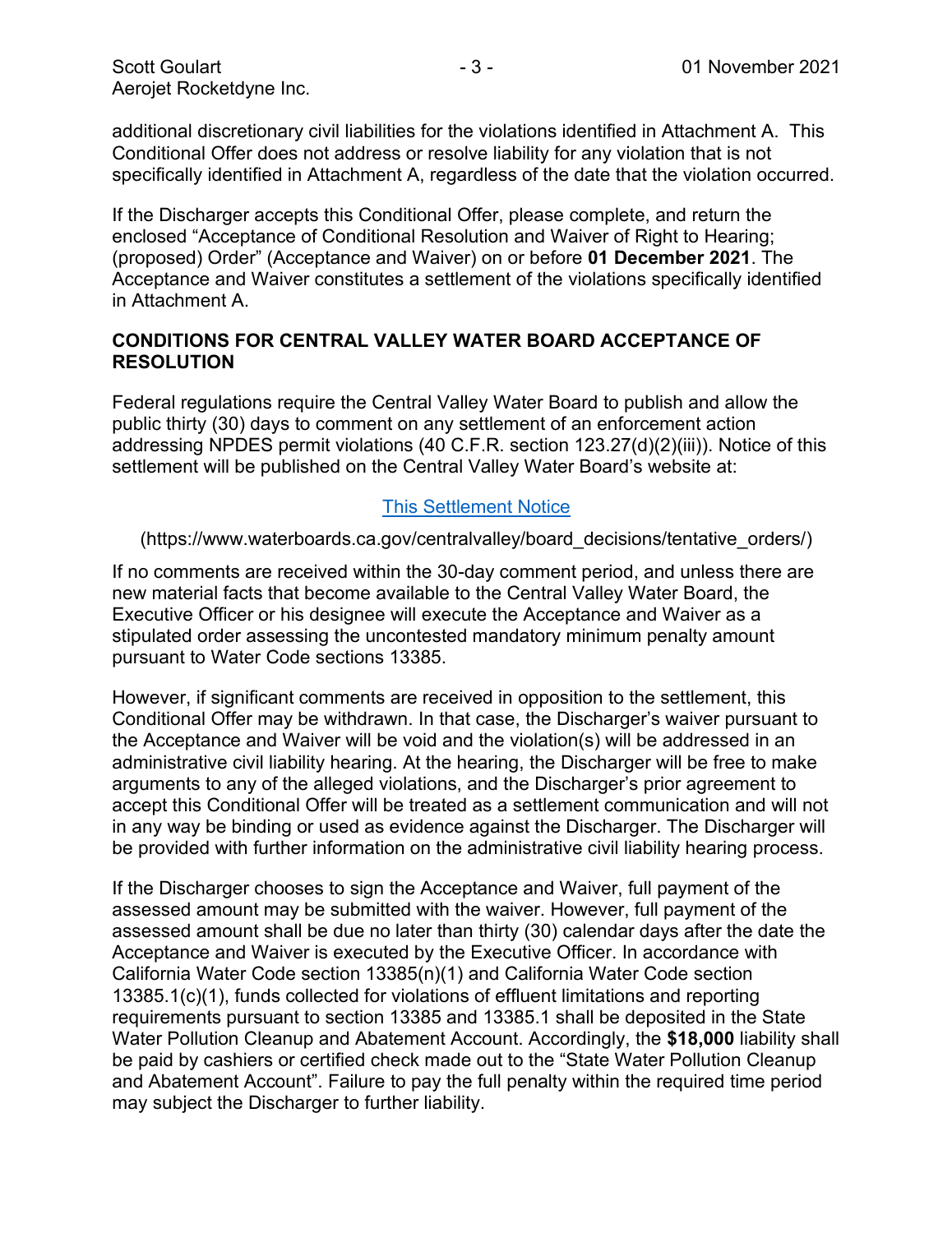The Discharger shall indicate on the check the number of this EPL and send it to the State Water Resources Control Board, Accounting Office, Attn: EPL R5-2021-0530 Payment, PO Box 1888, Sacramento, California, 95812-1888. The waiver and a copy of the check must also be mailed to the Central Valley Water Board at 11020 Sun Center Drive #200, Rancho Cordova, CA, 95670 attention to Xuan Luo.

If you have any questions or comments regarding this Conditional Offer, please contact Xuan Luo at (916) 464-4606 or [Xuan.Luo@waterboards.ca.gov.](mailto:Xuan.Luo@waterboards.ca.gov)

*Originally digitally signed by*  Date: 2021.1.1.01 22:24:42 -07'00"

John J. Baum Assistant Executive Officer

- Enclosures (2): Attachment A Record of Violations Acceptance of Conditional Resolution and Waiver of Right to Hearing
- cc w/o encl: Eric Magnan, USEPA, Region 9, San Francisco David Boyers, Office of Enforcement, SWRCB, Sacramento Patrick Pulupa, Central Valley Water Board Advisory Team, Rancho Cordova Jessica Jahr, Office of Chief Counsel, SWRCB, Sacramento Adam Laputz, Central Valley Water Board Advisory Team, Sacramento Chris Fennessy, Aerojet Rocketdyne Inc. Alex MacDonald, Central Valley Water Board, Rancho Cordova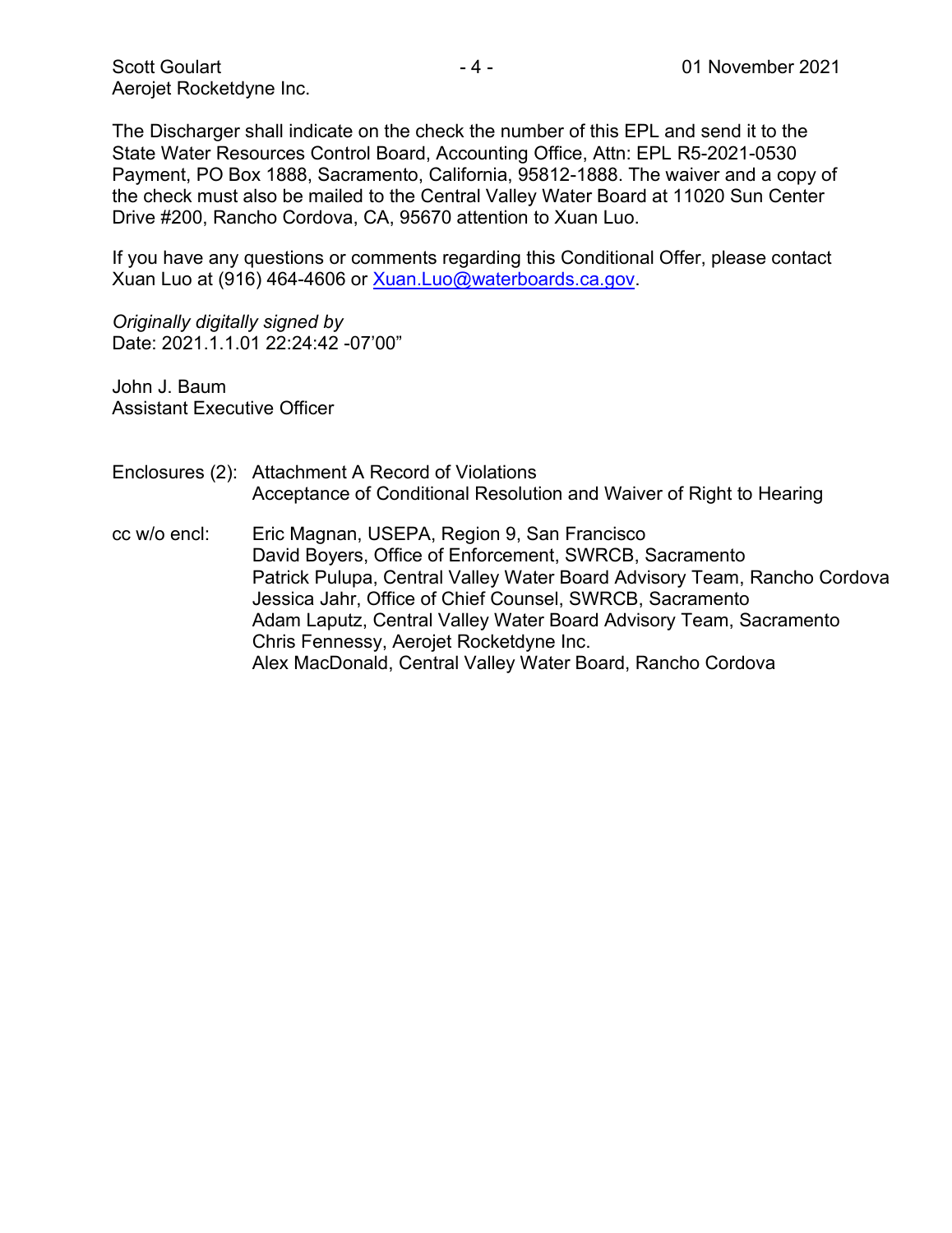#### **ATTACHMENT A TO SETTLEMENT OFFER NO. R5-2021-0530 Record of Violations Subject to Mandatory Minimum Penalties**

#### **ATTACHMENT A RECORD OF VIOLATIONS FOR ASSESSING MANDATORY MINIMUM PENALTIES**

#### **Aerojet Rocketdyne Inc. Groundwater Extraction and Treatment System**

## RECORD OF VIOLATIONS (1 January 2020 – 31 May 2021) MANDATORY PENALTIES (Data reported under Monitoring and Reporting Program R5-2017-0095 and R5-2020-0051-001)

The following table lists the alleged violations subject to mandatory minimum penalties (MMPs), pursuant to Water Code section 13385(h) and (i).

#### **Table A. Violations subject to Mandatory Penalties - Effluent Monitoring Location M-002**

| <b>Item</b> | <b>Date</b> | <b>Parameter</b> | <b>Units</b> | Limit | <b>Measured</b> | <b>Period</b>          | <b>Violation</b><br><b>Type</b> | <b>MMP Type</b> | <b>CIWQS</b> |
|-------------|-------------|------------------|--------------|-------|-----------------|------------------------|---------------------------------|-----------------|--------------|
|             | 5-May-21    | Acetaldehyde     | $\mu$ g/L    | 5     | 30              | Daily Maximum          | CAT <sub>2</sub>                | <b>SIG</b>      | 1091768      |
|             | 5-May-21    | Acetaldehyde     | lbs/day      | 0.51  | 1.85            | Daily Maximum          | CAT <sub>2</sub>                | <b>SIG</b>      | 1091767      |
|             | 31-May-21   | Acetaldehyde     | $\mu$ g/L    | 5     | 30              | <b>Monthly Average</b> | CAT <sub>2</sub>                | <b>SIG</b>      | 1091769      |
|             | $31-May-21$ | Acetaldehyde     | lbs/day      | 0.51  | 1.81            | <b>Monthly Average</b> | CAT <sub>2</sub>                | <b>SIG</b>      | 1091766      |

#### **Table B. Violations subject to Mandatory Penalties - Effluent Monitoring Location M-016**

| <b>Item</b> | Date      | Parameter              | Units | <b>/Limit</b> | Measured        | <b>Period</b>          | <b>Violation</b><br><b>Type</b> | <b>MMP Type</b> | <b>CIWQS</b> |
|-------------|-----------|------------------------|-------|---------------|-----------------|------------------------|---------------------------------|-----------------|--------------|
|             | 23-Jan-20 | N-Nitrosodimethylamine | ug/L  | 10            | 12 <sub>1</sub> | Daily Maximum          | <b>CAT</b>                      | SIG             | 1071703      |
|             | 31-Jan-20 | N-Nitrosodimethylamine | ug/L  |               |                 | <b>Monthly Average</b> | CAT                             | <b>SIG</b>      | 1093890      |

Item Note for Table B:

2. The monthly average results is based on the samples collected on 8 January 2020 with the result of 5.4 ug/L of and 23 January 2020 with the result of 23 ug/L.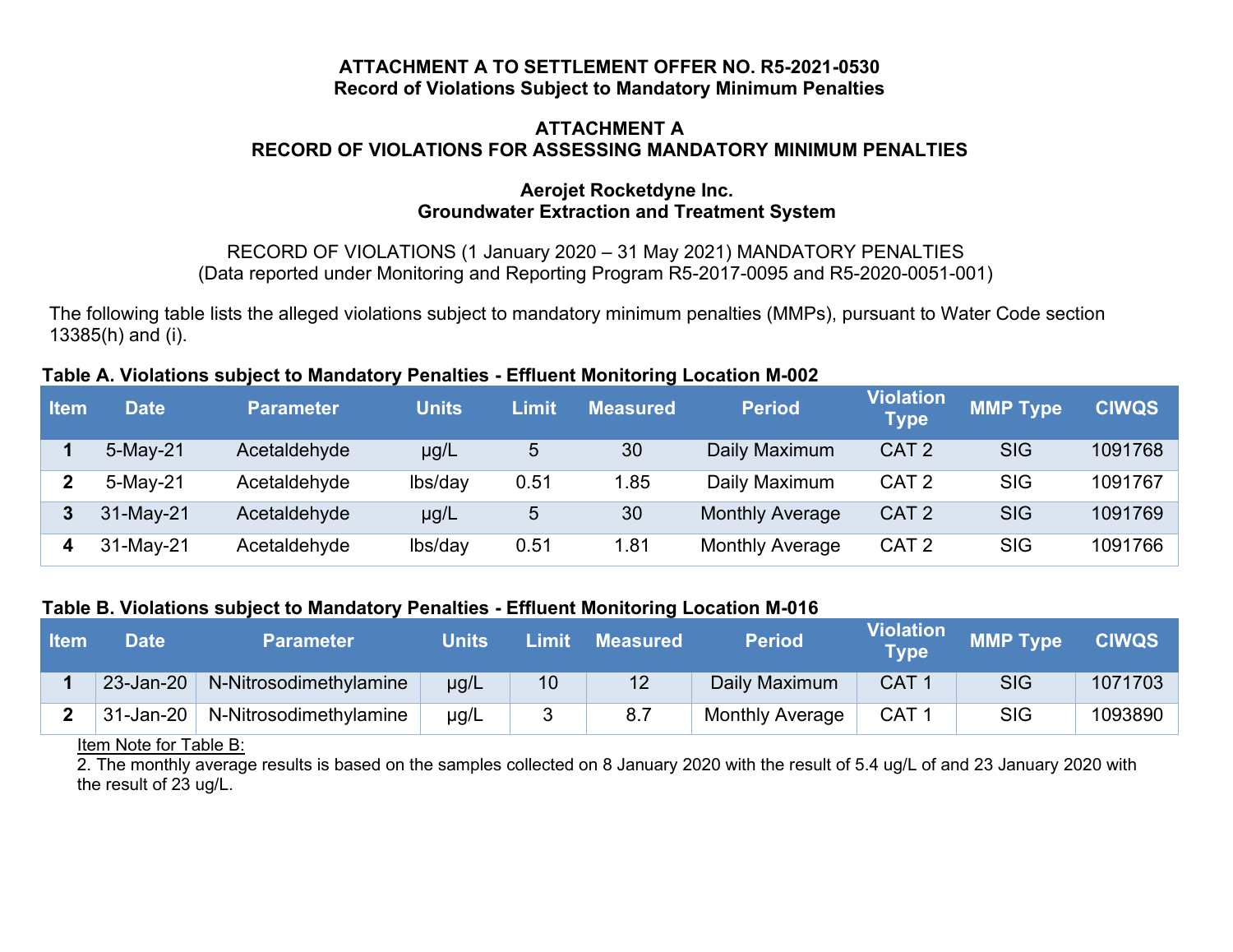#### **Attachment A to Settlement Offer No. R5-2021-0530 Record of Violations Subject to Mandatory Minimum Penalties**

## Remarks:

- 1. Serious Violation: For Group I pollutants that exceed the effluent limitation by 40 percent or more.
- 2. Serious Violation: For Group II pollutants that exceed the effluent limitation by 20 percent or more.
- 3. Non-serious violation falls within the first three violations in a 180-day period, thus is not subject to mandatory minimum penalties. Penalties that may be assessed for this violation are discretionary. This violation is not addressed or resolved in this ROV.
- 4. Non-serious violation subject to mandatory minimum penalties.

| <b>VIOLATIONS AS OF:</b>                       | 5/31/2021 |
|------------------------------------------------|-----------|
| Group I Serious Violations:                    |           |
| <b>Group II Serious Violations:</b>            |           |
| Non-Serious Violations Not Subject to MMPs:    |           |
| <b>Non-Serious Violations Subject to MMPs:</b> |           |
| Total Violations Subject to MMPs:              |           |

## **Mandatory Minimum Penalty Amount for Effluent Limit Violations**

(2 Group I Serious Violations + 4 Group II Serious Violations Subject to MMPs) x \$3,000 Per Violation = \$18,000

# **Total Expedited Mandatory Minimum Penalty = \$18,000**

## **Table C. Definition**

| <b>Abbreviation</b> | <b>Description</b>                                                                                                                                                                                                                                               |
|---------------------|------------------------------------------------------------------------------------------------------------------------------------------------------------------------------------------------------------------------------------------------------------------|
| CAT <sub>1</sub>    | Violation of effluent limitation for Group I pollutant.                                                                                                                                                                                                          |
| CAT <sub>2</sub>    | Violation of effluent limitation for Group II pollutant                                                                                                                                                                                                          |
| <b>CHRON</b>        | Chronic violation as defined by Water Code section 13385 (i). Any non-serious violation that falls<br>within a 180-day period with three preceding violations. Thus, the fourth non-serious violation that<br>occurs within a 180-day period is subject to MMPs. |
| <b>CIWQS</b>        | California Integrated Water Quality System database.<br>https://www.waterboards.ca.gov/water_issues/programs/ciwqs/                                                                                                                                              |
| <b>CTOX</b>         | Violation of chronic toxicity effluent limitation.                                                                                                                                                                                                               |
| <b>DREP</b>         | Deficient reporting violation. This will only result in MMPs if the report is so deficient as to make<br>determination of compliance impossible for the reporting period.                                                                                        |
| <b>LREP</b>         | Late Reporting violation. Every 30-Days a report is late counts as one serious late reporting violation                                                                                                                                                          |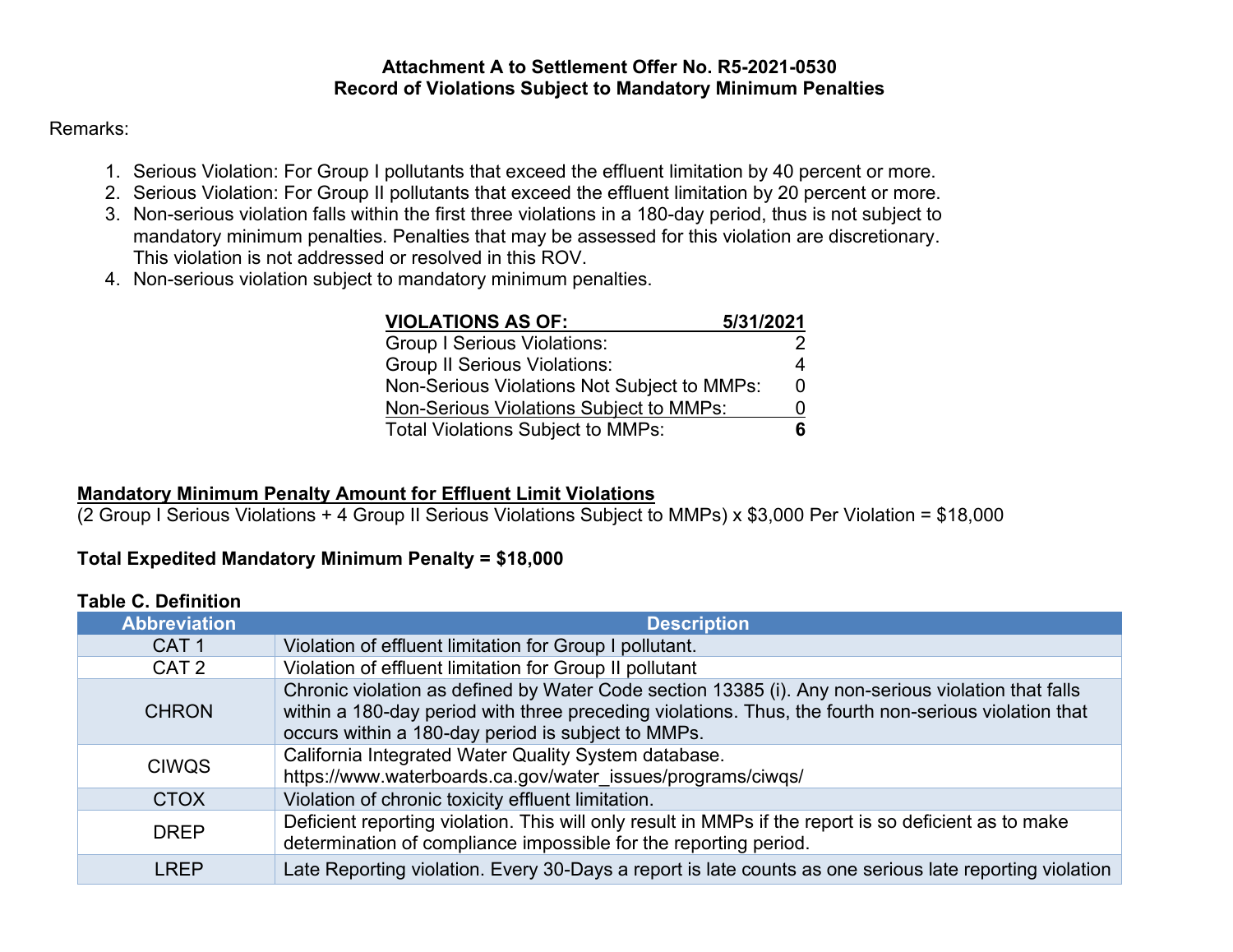# **Attachment A to Settlement Offer No. R5-2021-0530 Record of Violations Subject to Mandatory Minimum Penalties**

| <b>Abbreviation</b> | <b>Description</b>                                                                                                                                                                                                                                   |
|---------------------|------------------------------------------------------------------------------------------------------------------------------------------------------------------------------------------------------------------------------------------------------|
|                     | subject to MMPs.                                                                                                                                                                                                                                     |
| Measured            | Reported value for the monitoring period by the Discharger.                                                                                                                                                                                          |
| MMP Type            | Classification of the type of MMP violation.                                                                                                                                                                                                         |
| Occurrence Date     | Date that a violation occurred. For averaging period limitation violations, such as weekly and monthly<br>averages, the last day of the reporting period is used such as last day of the week (Saturday) and last<br>day of the month, respectively. |
| <b>OEV</b>          | Violation of any constituent-specific effluent limitation not included in Group I or Group II.                                                                                                                                                       |
| <b>NCHRON</b>       | Non-serious violation falls within the first three violations in a 180-day period, thus, not subject to<br>MMP.                                                                                                                                      |
| <b>SIG</b>          | Serious Violation:<br>For Group I pollutants that exceed the effluent limitation by 40 percent or more.<br>For Group II pollutants that exceed the effluent limitation by 20 percent or more.                                                        |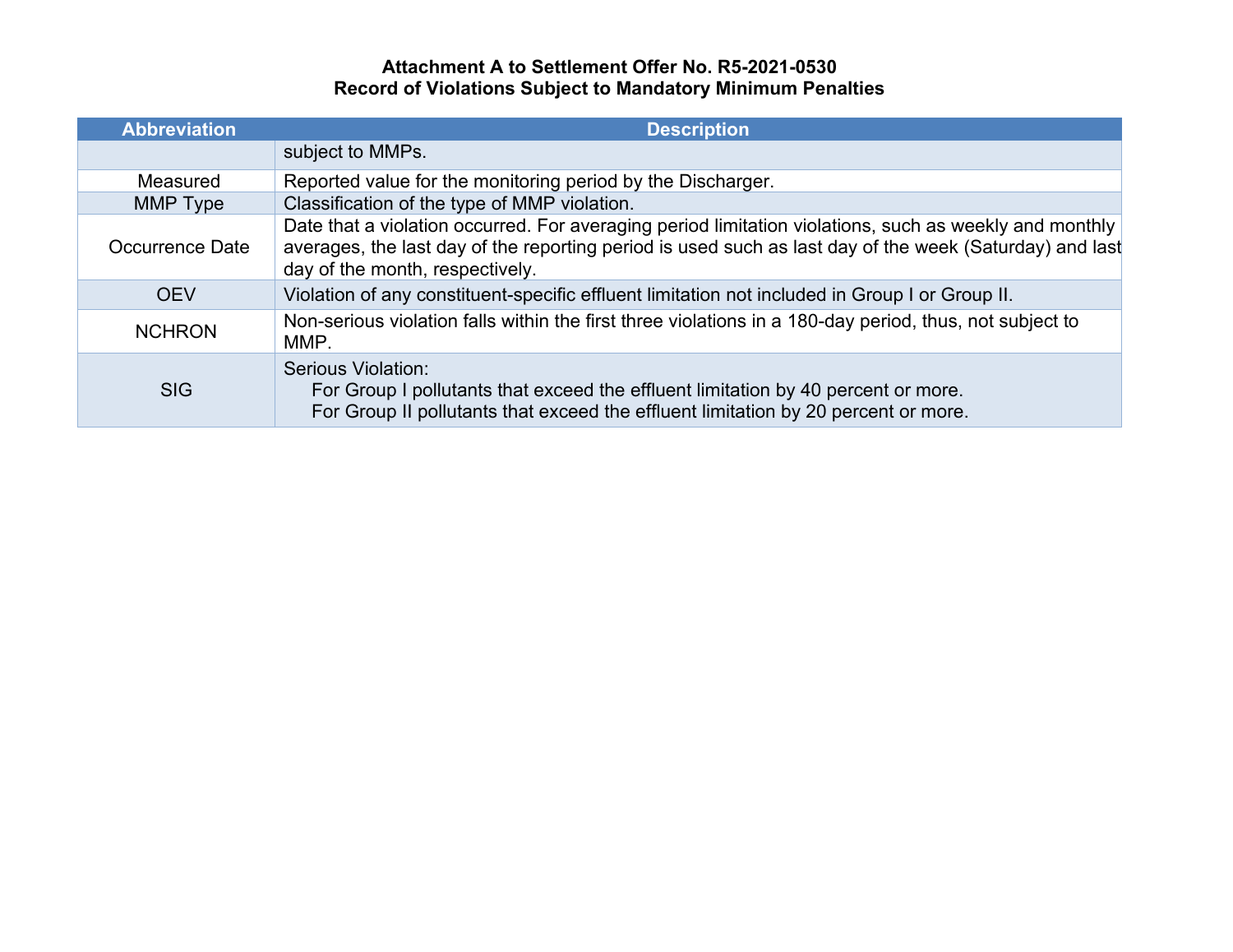#### **Offer to Participate in Expedited Payment Letter Program Aerojet Rocketdyne Inc. EPL R5-2021-0530**

## **ACCEPTANCE OF CONDITIONAL RESOLUTION AND WAIVER OF RIGHT TO HEARING; ORDER**

By signing below and returning this Acceptance of Conditional Resolution and Waiver of Right to Hearing (Acceptance and Waiver) to the Central Valley Regional Water Quality Control Board (Central Valley Water Board), the Aerojet Rocketdyne Inc. (Discharger) (Discharger) hereby accepts the "Offer to Participate in Expedited Payment Letter Program" (Conditional Offer), incorporated herein by reference, and waives the right to a hearing before the Central Valley Water Board to dispute the allegations of violations described in the Record of Violations (ROV), which is included as Attachment A to the Conditional Offer.

The Discharger agrees that the Conditional Offer shall serve as a complaint pursuant to Article 2.5 of the California Water Code and that no separate complaint is required for the Central Valley Water Board to assert jurisdiction over the alleged violations through its Chief Prosecutor. The Discharger agrees to pay the penalties required by California Water Code section 13385(h) and/or (i), in the sum of **\$18,000** (Expedited Payment Amount), which shall be deemed payment in full of any civil liability pursuant to Water Code section 13385 that otherwise might be assessed for the violations described in the ROV. The Discharger understands that this Acceptance and Waiver waives its right to contest the allegations in the ROV and the amount of civil liability assessed for the violations.

The Discharger understands that this Acceptance and Waiver does not address or resolve liability for any violation that is not specifically identified in the ROV.

Upon execution by the Discharger, the completed Acceptance and Waiver shall be returned via email or U.S. mail to:

Xuan Luo, Senior Water Resources Control Engineer NPDES Compliance and Enforcement 11020 Sun Center Drive, Suite 200 Rancho Cordova, CA 95670 Phone: (916) 464-4606 [xuan.luo@waterboards.ca.gov](mailto:xuan.luo@waterboards.ca.gov)

The Discharger understands that federal regulations set forth at title 40, Code of Federal Regulations, section 123.27(d)(2)(iii) require the Central Valley Water Board to publish notice of and provide at least thirty (30) days for public comment on any proposed resolution of an enforcement action addressing NPDES permit violations. Accordingly, this Acceptance and Waiver, prior to execution by the Central Valley Water Board Executive Officer, will be published as required by law for public comment.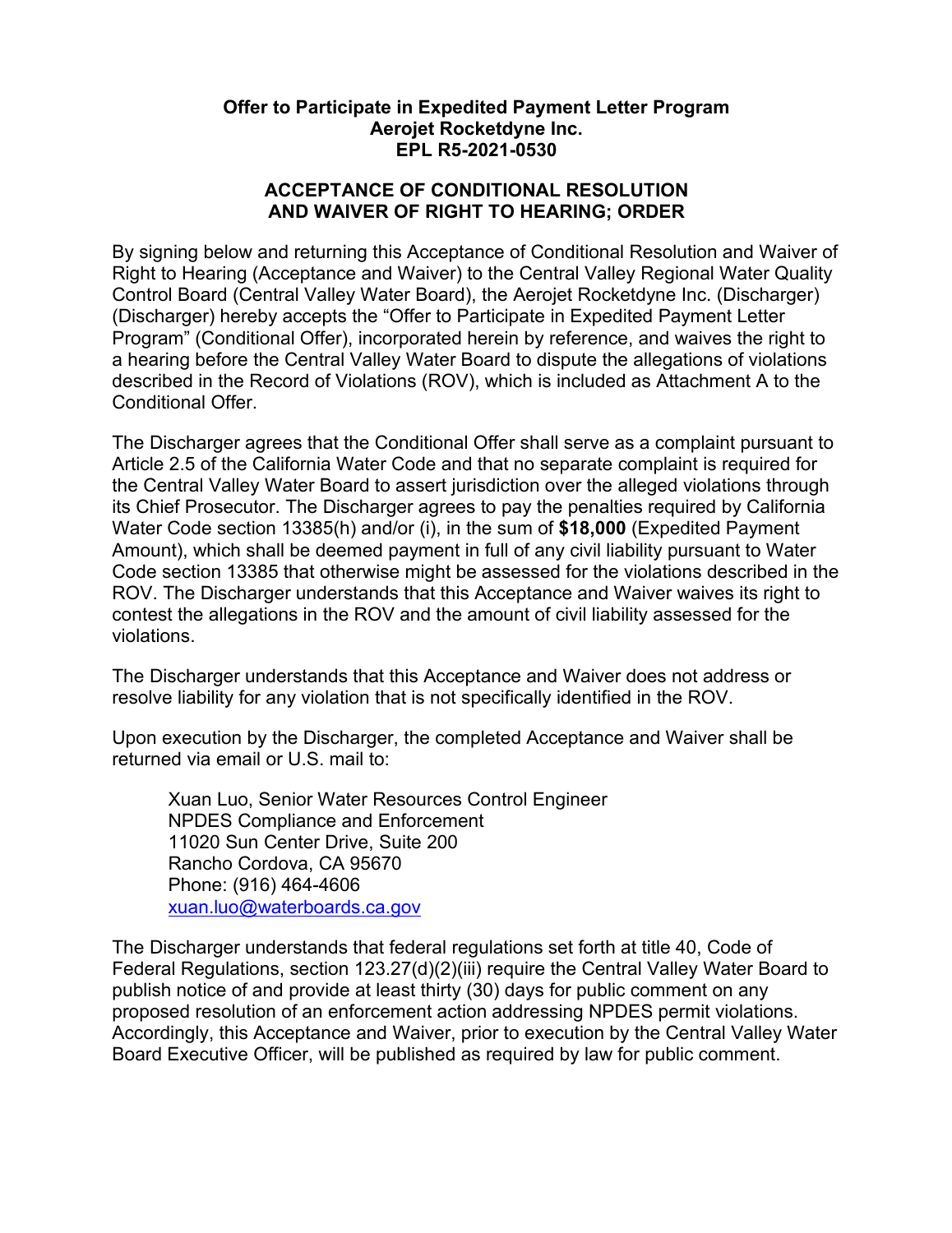Offer to Participate in Expedited Payment Letter Program EPL R5-2021-0530

If no comments are received within the notice period that causes the Central Valley Water Board Executive Officer to question the Expedited Payment Amount, the Central Valley Water Board Executive Officer or his designee will execute this Acceptance and Waiver.

The Discharger understands that if significant comments are received in opposition to the Expedited Payment Amount, the offer on behalf of the Central Valley Water Board to resolve the violations set forth in the ROV may be withdrawn. In that circumstance, the Discharger will be advised of the withdrawal and an administrative civil liability complaint may be issued and the matter may be set for a hearing before the Central Valley Water Board. For such a liability hearing, the Discharger understands that this Acceptance and Waiver executed by the Discharger will be treated as a settlement communication and will not be used as evidence in that hearing.

The Discharger further understands that once the Acceptance and Waiver is executed by the Central Valley Water Board Executive Officer or his designee, the full payment required by the deadline set forth below is a condition of this Acceptance and Waiver. In accordance with California Water Code section 13385(n)(1) and California Water Code section 13385.1(c)(1), funds collected for violations of effluent limitations and reporting requirements pursuant to sections 13385 and 13385.1 shall be deposited in the State Water Pollution Cleanup and Abatement Account. Accordingly, the **\$18,000** liability shall be paid by a cashiers or certified check made out to the "State Water Pollution Cleanup and Abatement Account". The Discharger may choose to submit the full payment with the Waiver. However, the payment must be submitted to the State Water Resources Control Board no later than thirty (30) calendar days after the date the Acceptance and Waiver is executed by the Central Valley Water Board Executive Officer or his designee.

Please mail the check to:

Payment to the State Water Pollution Cleanup and Abatement Account shall be mailed to:

State Water Resources Control Board, Accounting Office Attn: EPL R5-2021-0530 Payment PO Box 1888 Sacramento, California, 95812-1888

The Discharger shall also provide a copy of the wavier form and check via email to the Central Valley Water Board ([Xuan.Luo@waterboards.ca.gov](mailto:Xuan.Luo@waterboards.ca.gov)).